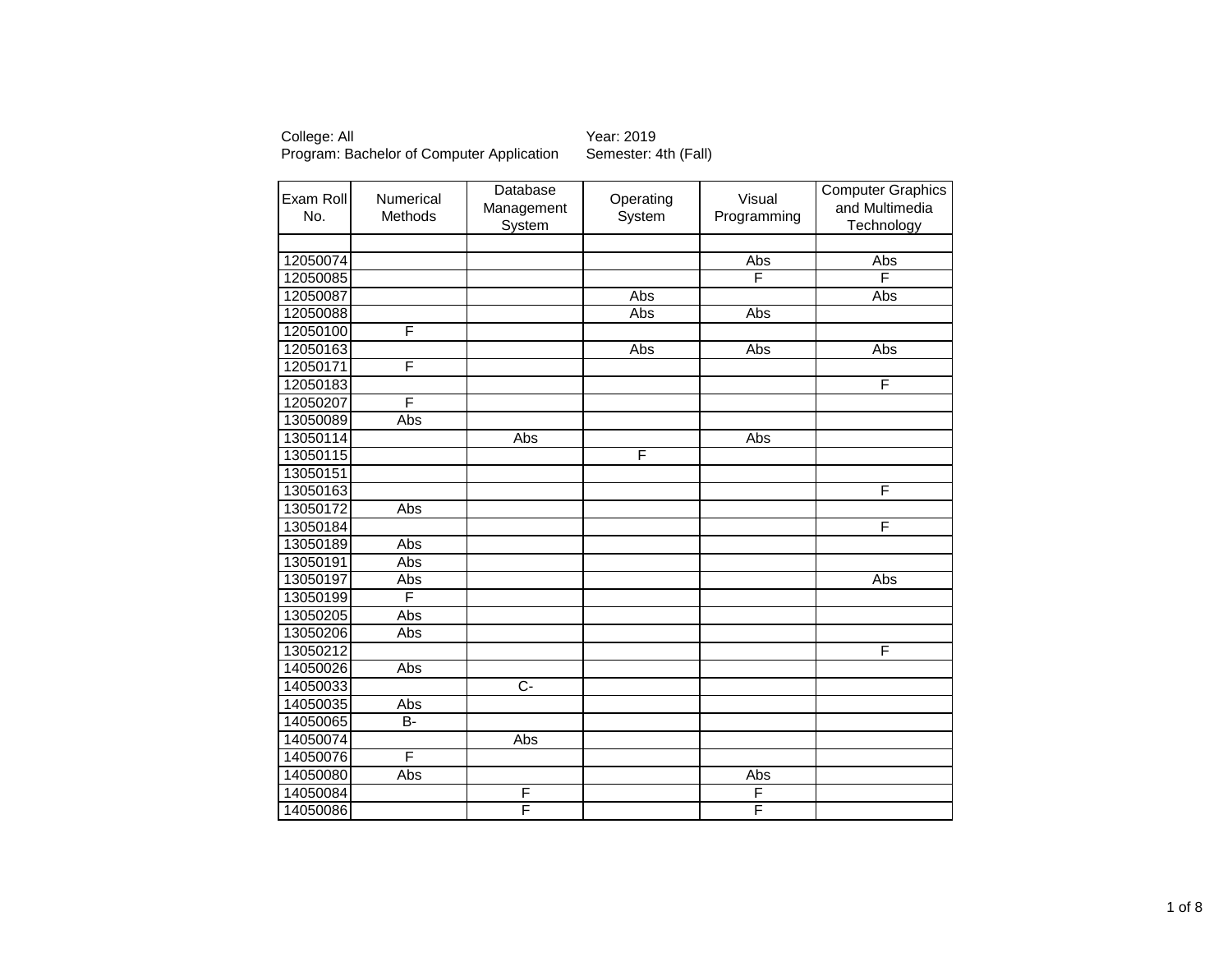| Exam Roll<br>No. | Numerical<br>Methods | Database<br>Management<br>System | Operating<br>System | Visual<br>Programming   | <b>Computer Graphics</b><br>and Multimedia<br>Technology |
|------------------|----------------------|----------------------------------|---------------------|-------------------------|----------------------------------------------------------|
|                  |                      |                                  |                     |                         |                                                          |
| 14050094         |                      | $\overline{C+}$                  |                     | F                       |                                                          |
| 14050109         |                      |                                  |                     |                         | F                                                        |
| 14050112         |                      |                                  | F                   |                         | F                                                        |
| 14050115         |                      |                                  |                     | Abs                     | F                                                        |
| 14050131         |                      |                                  |                     |                         | F                                                        |
| 14050137         | F                    |                                  |                     |                         |                                                          |
| 14050139         |                      |                                  |                     |                         |                                                          |
| 14050148         | F                    | $\overline{C}$                   |                     |                         |                                                          |
| 14050165         |                      |                                  |                     |                         | F                                                        |
| 14050166         | Abs                  |                                  |                     |                         | Abs                                                      |
| 14050175         |                      |                                  |                     |                         | Abs                                                      |
| 14050182         |                      | A                                |                     |                         |                                                          |
| 15530001         | Abs                  |                                  |                     |                         |                                                          |
| 15530005         |                      | F                                |                     |                         |                                                          |
| 15530006         |                      | $\overline{\text{c}}$            |                     | F                       |                                                          |
| 15530010         |                      |                                  |                     | F                       |                                                          |
| 15530013         |                      | $\overline{C+}$                  |                     |                         |                                                          |
| 15530014         |                      |                                  |                     | F                       |                                                          |
| 15530032         |                      |                                  |                     | F                       |                                                          |
| 15530034         |                      | $\overline{\text{c}}$            | F                   |                         |                                                          |
| 15530035         |                      |                                  |                     | $\overline{\mathsf{B}}$ |                                                          |
| 15530037         |                      |                                  |                     | Abs                     |                                                          |
| 15530048         |                      | $\overline{C}$                   |                     | F                       |                                                          |
| 15530049         |                      | $\overline{C}$                   |                     | F                       |                                                          |
| 15530054         |                      | $\overline{C+}$                  |                     |                         |                                                          |
| 15530061         | Abs                  | F                                |                     | F                       |                                                          |
| 15530063         |                      | $\overline{C+}$                  |                     | F                       |                                                          |
| 15530068         | F                    |                                  |                     | F                       |                                                          |
| 15530071         |                      |                                  |                     | F                       |                                                          |
| 15530080         |                      | $\overline{B}$                   |                     | $\overline{C+}$         |                                                          |
| 15530084         |                      | $B -$                            |                     | F                       |                                                          |
| 15530090         |                      | F                                |                     | F                       |                                                          |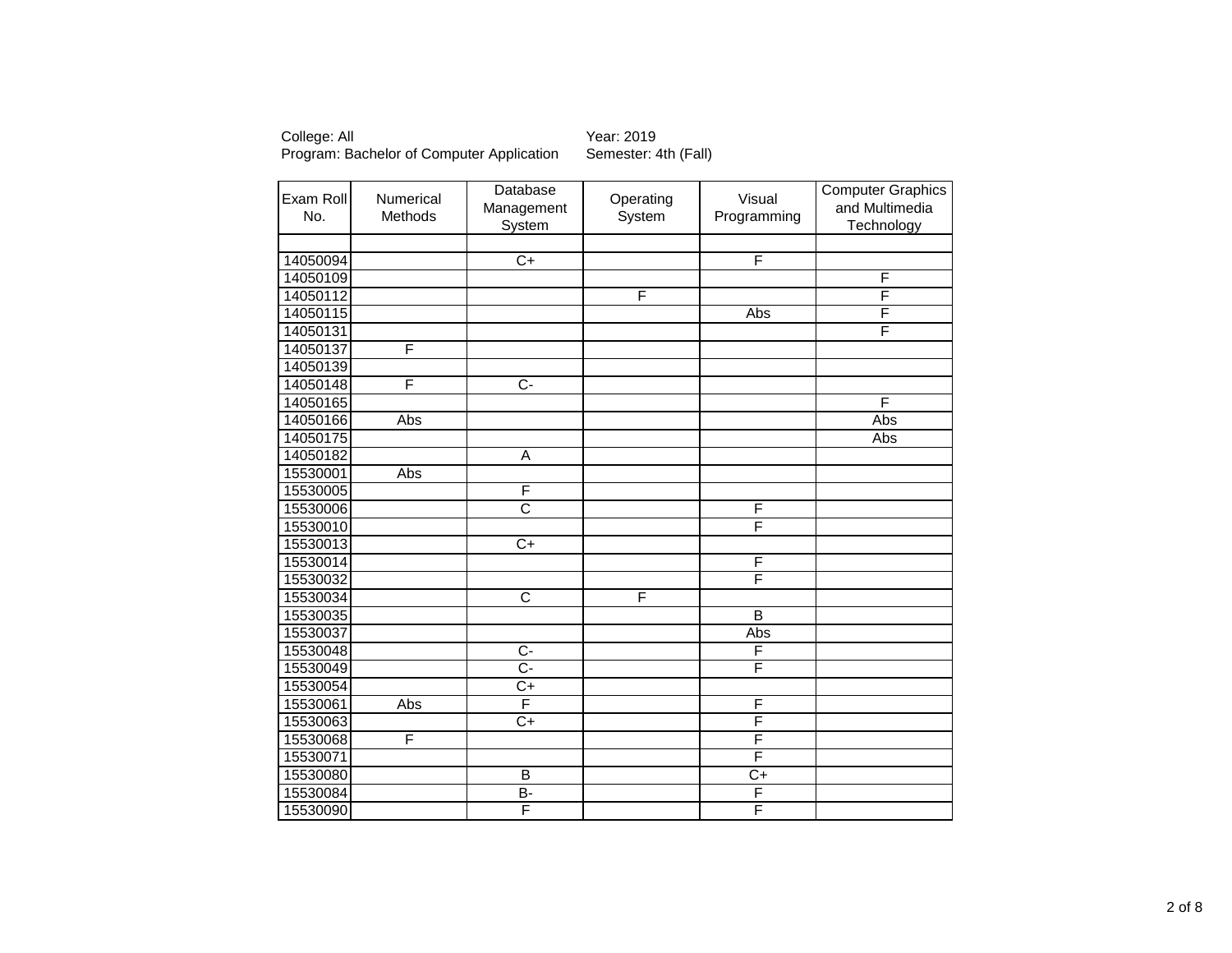| Exam Roll<br>No. | Numerical<br>Methods | Database<br>Management<br>System | Operating<br>System | Visual<br>Programming | <b>Computer Graphics</b><br>and Multimedia<br>Technology |
|------------------|----------------------|----------------------------------|---------------------|-----------------------|----------------------------------------------------------|
|                  |                      |                                  |                     |                       |                                                          |
| 15530093         |                      |                                  |                     | Abs                   |                                                          |
| 15530094         |                      | Abs                              | Abs                 |                       |                                                          |
| 15530101         |                      | $\overline{C}$                   | F                   |                       |                                                          |
| 15530104         | F                    | Ā                                |                     | F                     |                                                          |
| 15530106         |                      |                                  | F                   |                       | Abs                                                      |
| 15530107         |                      | $\overline{\text{c}}$            |                     |                       |                                                          |
| 15530112         |                      |                                  |                     |                       | Abs                                                      |
| 15530116         | F                    | $C+$                             |                     | F                     |                                                          |
| 15530126         |                      | $\overline{B}$                   |                     |                       |                                                          |
| 15530128         | Abs                  | $\overline{\text{c}}$            |                     | F                     |                                                          |
| 15530131         | Abs                  | $\overline{\mathsf{B}}$          |                     |                       |                                                          |
| 15530136         | F                    |                                  |                     |                       |                                                          |
| 15530137         | Abs                  |                                  |                     |                       |                                                          |
| 15530164         | B                    |                                  |                     |                       |                                                          |
| 15530166         | Abs                  |                                  |                     | F                     |                                                          |
| 15530169         | F                    | $\overline{\text{c}}$            |                     | F                     |                                                          |
| 15530171         |                      | $\overline{C}$ -                 |                     |                       |                                                          |
| 15530180         |                      | $\overline{C}$                   |                     |                       |                                                          |
| 15530182         | Abs                  | B+                               | Abs                 |                       |                                                          |
| 15530190         | F                    |                                  |                     |                       |                                                          |
| 15530193         | F                    |                                  |                     |                       |                                                          |
| 15530197         | Abs                  |                                  |                     |                       |                                                          |
| 16530004         | F                    |                                  |                     |                       |                                                          |
| 16530007         | F                    |                                  |                     |                       |                                                          |
| 16530008         | Abs                  |                                  |                     |                       |                                                          |
| 16530011         | Abs                  |                                  |                     |                       | F                                                        |
| 16530017         |                      | $\overline{\text{c}}$            |                     |                       |                                                          |
| 16530018         |                      | $\overline{\mathsf{B}}$          |                     |                       |                                                          |
| 16530019         |                      | Abs                              |                     |                       |                                                          |
| 16530022         |                      | $B+$                             |                     |                       |                                                          |
| 16530023         |                      | B-                               |                     |                       |                                                          |
| 16530026         |                      |                                  | Abs                 |                       |                                                          |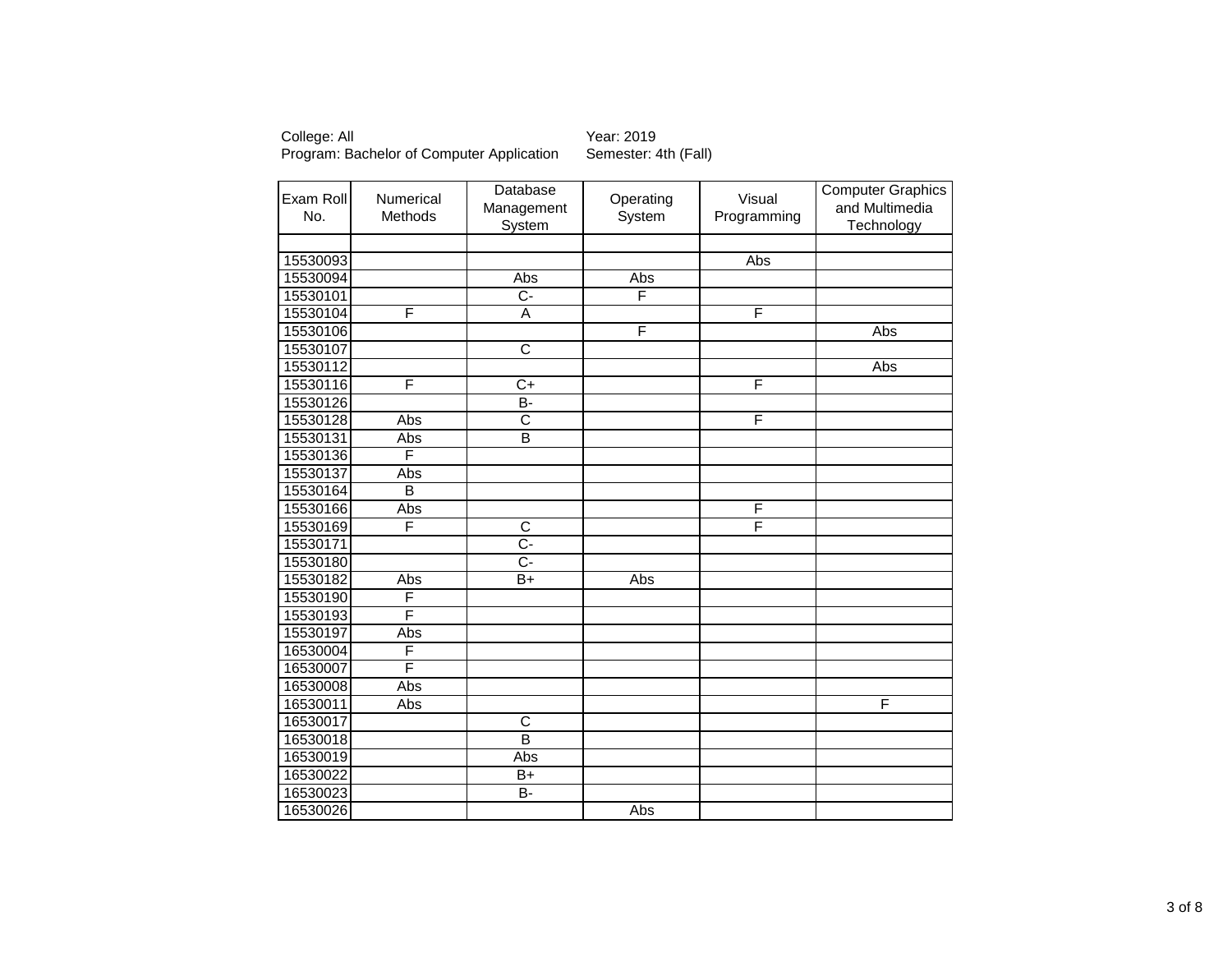College: All <br>Program: Bachelor of Computer Application Semester: 4th (Fall) Program: Bachelor of Computer Application

| Exam Roll<br>No. | Numerical<br>Methods | Database<br>Management<br><b>System</b> | Operating<br>System | Visual<br>Programming | <b>Computer Graphics</b><br>and Multimedia<br>Technology |
|------------------|----------------------|-----------------------------------------|---------------------|-----------------------|----------------------------------------------------------|
|                  |                      |                                         |                     |                       |                                                          |
| 16530033         |                      |                                         |                     | $\overline{D}$ +      |                                                          |
| 16530035         |                      | $B -$                                   |                     |                       |                                                          |
| 16530041         | F                    |                                         |                     |                       |                                                          |
| 16530050         |                      |                                         |                     |                       | Abs                                                      |
| 16530051         |                      | $\overline{B+}$                         |                     |                       |                                                          |
| 16530067         | F                    |                                         |                     |                       |                                                          |
| 16530071         |                      |                                         |                     | F                     |                                                          |
| 16530082         | F                    |                                         |                     |                       |                                                          |
| 16530106         | Abs                  | B                                       |                     |                       |                                                          |
| 16530122         | F                    |                                         |                     |                       |                                                          |
| 16530125         | F                    |                                         |                     |                       |                                                          |
| 16530134         |                      | $\overline{B+}$                         |                     |                       |                                                          |
| 16530135         | F                    |                                         |                     | $B+$                  |                                                          |
| 16530139         | Abs                  |                                         |                     |                       |                                                          |
| 16530140         | F                    |                                         |                     | B                     |                                                          |
| 16530146         |                      | Abs                                     |                     |                       |                                                          |
| 16530150         |                      | $\overline{B}$                          |                     |                       |                                                          |
| 16530153         |                      | $\overline{C+}$                         |                     |                       |                                                          |
| 16530157         |                      | $\overline{B}$                          |                     |                       |                                                          |
| 16530161         |                      |                                         |                     | Abs                   |                                                          |
| 16530166         |                      |                                         | Abs                 |                       | Abs                                                      |
| 16530167         | Abs                  |                                         |                     | Abs                   |                                                          |
| 16530170         |                      | $B -$                                   |                     |                       |                                                          |
| 16530174         |                      | $A -$                                   |                     |                       | F                                                        |
| 16530175         |                      | F                                       |                     |                       |                                                          |
| 16530177         |                      | $A -$                                   |                     | $\overline{C}$        |                                                          |
| 16530178         |                      |                                         |                     |                       | $B+$                                                     |
| 16530179         | Abs                  | F                                       |                     |                       |                                                          |
| 16530186         | F                    |                                         |                     |                       |                                                          |
| 16530188         |                      | $\overline{B}$                          |                     |                       |                                                          |
| 16530194         |                      | $\overline{C+}$                         |                     |                       |                                                          |
| 16530199         | $\overline{B+}$      |                                         |                     |                       |                                                          |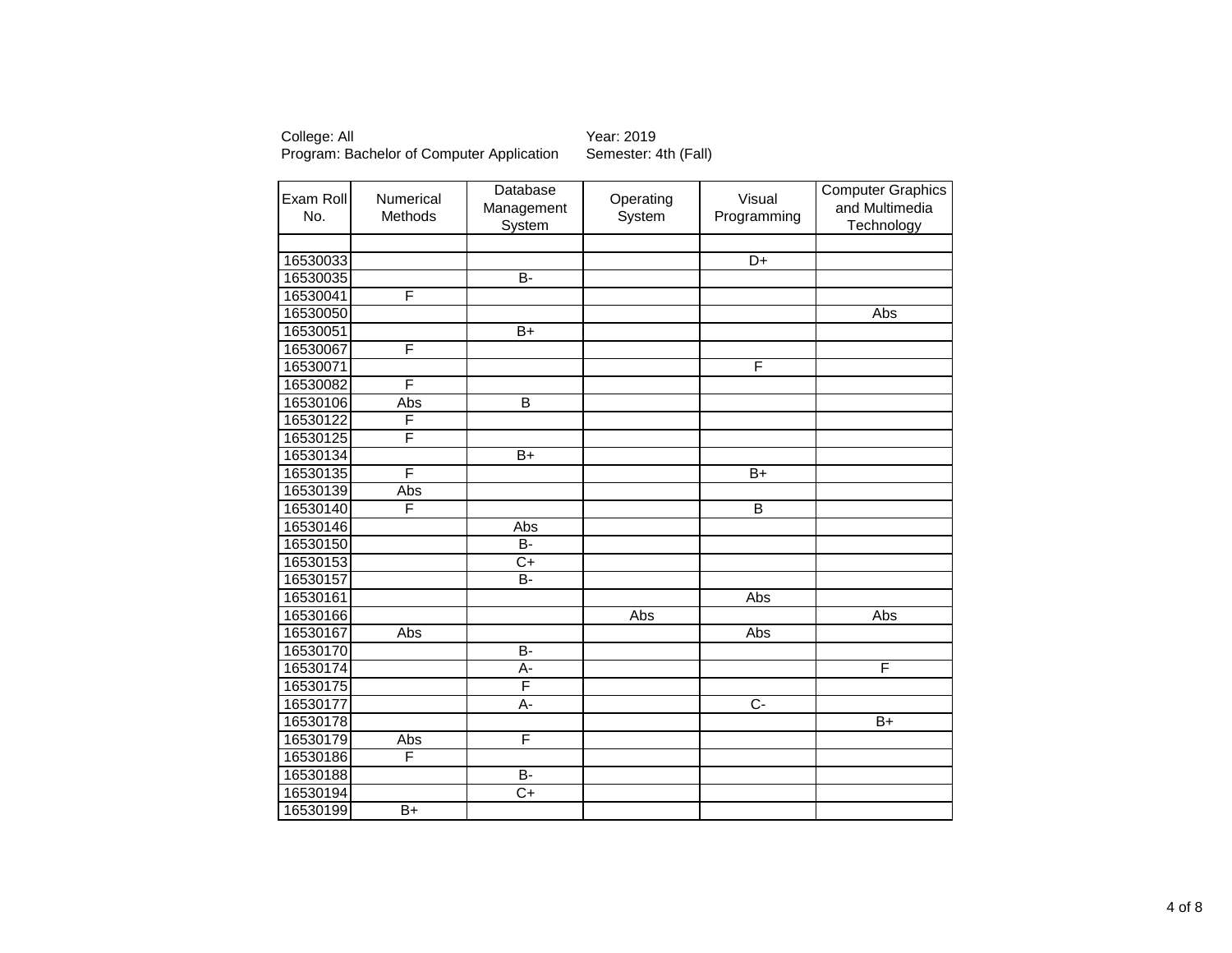| Exam Roll<br>No. | Numerical<br>Methods | Database<br>Management<br>System | Operating<br>System | Visual<br>Programming | <b>Computer Graphics</b><br>and Multimedia<br>Technology |
|------------------|----------------------|----------------------------------|---------------------|-----------------------|----------------------------------------------------------|
|                  |                      |                                  |                     |                       |                                                          |
| 16530200         |                      | A-                               |                     |                       |                                                          |
| 16530201         |                      | A-                               |                     |                       |                                                          |
| 16530205         | Abs                  |                                  |                     |                       |                                                          |
| 16530206         | F                    |                                  |                     |                       |                                                          |
| 16530211         |                      |                                  |                     |                       | Abs                                                      |
| 17530001         |                      |                                  |                     |                       | F                                                        |
| 17530002         | Abs                  | Abs                              |                     |                       |                                                          |
| 17530005         |                      |                                  | F                   |                       |                                                          |
| 17530006         |                      |                                  | F                   | Abs                   |                                                          |
| 17530007         |                      | $\overline{B}$                   | F                   |                       | F                                                        |
| 17530009         |                      |                                  | F                   |                       |                                                          |
| 17530010         |                      |                                  | F                   | F                     |                                                          |
| 17530011         | F                    |                                  |                     |                       |                                                          |
| 17530012         |                      | $\overline{\text{c}}$            |                     | F                     |                                                          |
| 17530014         |                      |                                  | Abs                 | Abs                   |                                                          |
| 17530016         | F                    | Abs                              |                     | Abs                   |                                                          |
| 17530017         |                      |                                  | F                   |                       |                                                          |
| 17530018         | F                    | Abs                              |                     | $\overline{\text{c}}$ |                                                          |
| 17530019         |                      |                                  | F                   |                       |                                                          |
| 17530020         |                      |                                  |                     | F                     |                                                          |
| 17530023         | F                    | B-                               |                     | $\overline{A}$ -      |                                                          |
| 17530024         | F                    |                                  | D+                  |                       | F                                                        |
| 17530025         |                      | $\overline{B}$                   |                     |                       |                                                          |
| 17530029         | F                    |                                  |                     |                       |                                                          |
| 17530030         | $\overline{B}$       |                                  |                     |                       |                                                          |
| 17530032         | $\overline{B}$       |                                  |                     |                       |                                                          |
| 17530033         | Abs                  | Abs                              |                     | Abs                   |                                                          |
| 17530035         | F                    |                                  |                     |                       |                                                          |
| 17530039         | F                    | $\overline{A}$                   |                     |                       |                                                          |
| 17530040         | F                    |                                  |                     |                       |                                                          |
| 17530041         | F                    | $\overline{B}$                   |                     |                       |                                                          |
| 17530044         | F                    | $\overline{C}$ -                 |                     |                       |                                                          |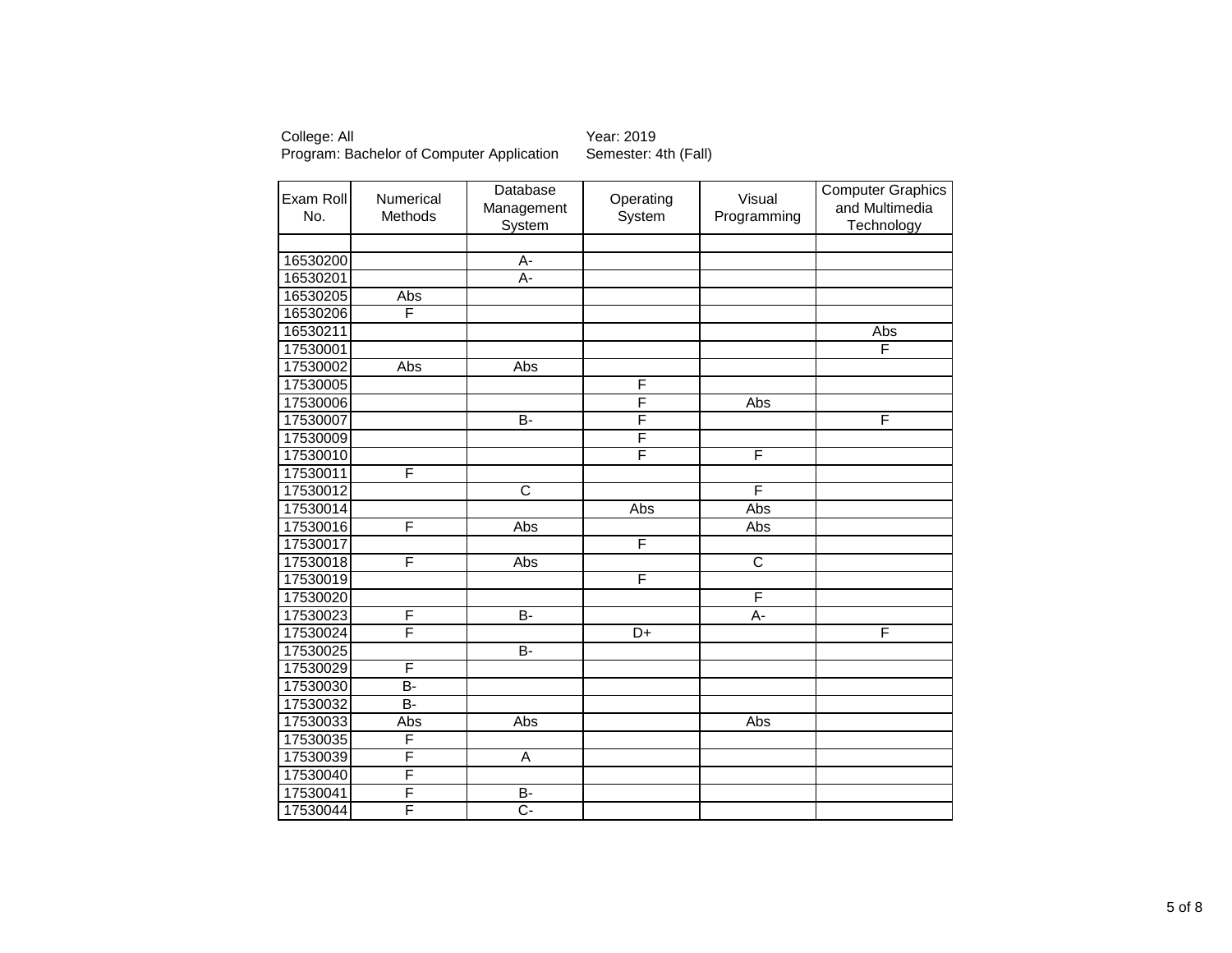College: All Year: 2019<br>Program: Bachelor of Computer Application Semester: 4th (Fall) Program: Bachelor of Computer Application

| Exam Roll<br>No. | Numerical<br>Methods  | Database<br>Management<br>System | Operating<br>System | Visual<br>Programming | <b>Computer Graphics</b><br>and Multimedia<br>Technology |
|------------------|-----------------------|----------------------------------|---------------------|-----------------------|----------------------------------------------------------|
|                  |                       |                                  |                     |                       |                                                          |
| 17530045         | F                     | $\overline{B+}$                  |                     |                       |                                                          |
| 17530047         | F                     | $\overline{C+}$                  |                     |                       |                                                          |
| 17530049         | A                     |                                  |                     |                       |                                                          |
| 17530051         | F                     | $\overline{\text{c}}$            |                     |                       |                                                          |
| 17530053         | B-                    |                                  |                     |                       |                                                          |
| 17530055         | F                     |                                  |                     |                       |                                                          |
| 17530057         | F                     |                                  |                     |                       |                                                          |
| 17530060         | F                     | $\overline{C}$                   |                     | $B+$                  |                                                          |
| 17530064         |                       |                                  |                     |                       | F                                                        |
| 17530067         | F                     |                                  |                     |                       |                                                          |
| 17530068         | Abs                   | Abs                              |                     |                       |                                                          |
| 17530071         | $\overline{F}$        | $\overline{C}$                   |                     |                       | F                                                        |
| 17530072         | $\overline{\text{c}}$ | A                                |                     |                       | F                                                        |
| 17530073         |                       | А-                               |                     |                       |                                                          |
| 17530074         |                       |                                  |                     | Α                     |                                                          |
| 17530076         |                       | $\overline{B}$                   |                     | $\overline{C}$ -      |                                                          |
| 17530080         |                       | Α                                |                     | $B+$                  |                                                          |
| 17530081         |                       |                                  |                     | $\overline{\text{c}}$ |                                                          |
| 17530082         | F                     | $\overline{C+}$                  |                     | F                     |                                                          |
| 17530083         |                       | Abs                              |                     | F                     | А-                                                       |
| 17530086         |                       | $B -$                            |                     |                       |                                                          |
| 17530087         |                       | A-                               |                     |                       |                                                          |
| 17530088         |                       | $\overline{\text{c}}$            |                     | $B+$                  |                                                          |
| 17530092         |                       | <b>B-</b>                        |                     | $C+$                  |                                                          |
| 17530096         |                       | B                                |                     | F                     |                                                          |
| 17530097         |                       | Abs                              |                     | Abs                   |                                                          |
| 17530098         | $\overline{C}$        | $\overline{B}$                   |                     | $\overline{B+}$       |                                                          |
| 17530100         | F                     | B-                               |                     | F                     |                                                          |
| 17530101         |                       | $\overline{\text{c}}$            |                     |                       |                                                          |
| 17530103         |                       | $\overline{\text{c}}$            | $\overline{D+}$     |                       | B                                                        |
| 17530104         |                       | $\overline{\mathsf{A}}$          |                     |                       |                                                          |
| 17530105         |                       |                                  |                     | Abs                   | $\overline{C+}$                                          |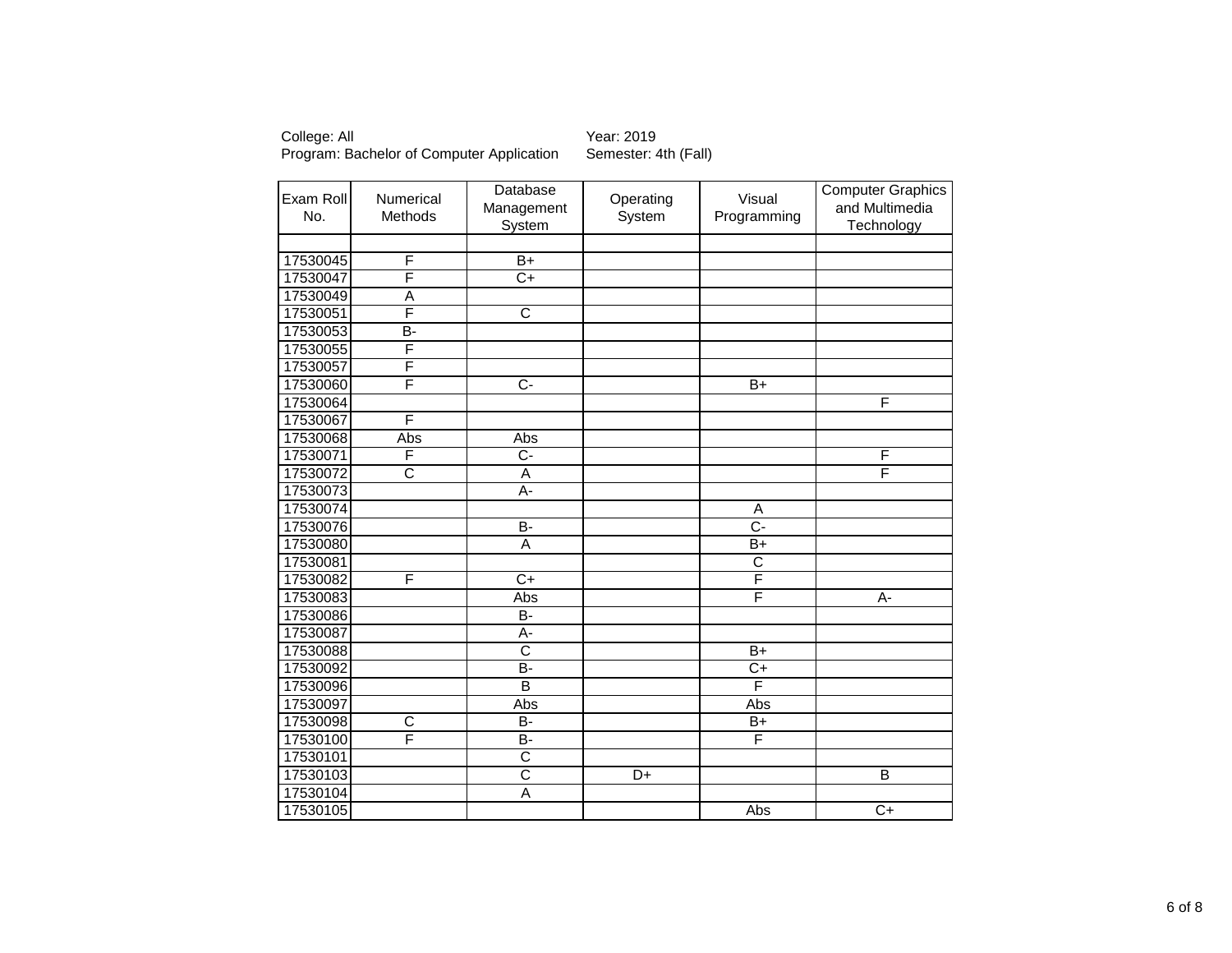| Exam Roll<br>No. | Numerical<br>Methods | Database<br>Management<br><b>System</b> | Operating<br>System | Visual<br>Programming | <b>Computer Graphics</b><br>and Multimedia<br>Technology |
|------------------|----------------------|-----------------------------------------|---------------------|-----------------------|----------------------------------------------------------|
|                  |                      |                                         |                     |                       |                                                          |
| 17530107         | $\overline{B}$       |                                         | $\overline{C}$      | $\overline{B+}$       |                                                          |
| 17530111         |                      | $\overline{B+}$                         |                     | F                     |                                                          |
| 17530113         |                      | A                                       |                     |                       |                                                          |
| 17530114         |                      | $\overline{\mathsf{A}}$                 |                     |                       |                                                          |
| 17530118         |                      | $\overline{C}$                          |                     |                       |                                                          |
| 17530121         |                      | $B+$                                    |                     |                       |                                                          |
| 17530133         |                      | $\overline{B}$                          |                     |                       | A                                                        |
| 17530139         | F                    | $\overline{B}$                          |                     |                       |                                                          |
| 17530142         |                      | $\overline{B+}$                         |                     | $C+$                  |                                                          |
| 17530143         |                      | $\overline{B+}$                         | F                   |                       |                                                          |
| 17530149         | F                    | $\overline{B}$                          |                     |                       |                                                          |
| 17530150         |                      | <b>B-</b>                               |                     |                       |                                                          |
| 17530151         |                      | $\overline{C}$                          |                     | $\overline{B}$        |                                                          |
| 17530152         |                      | $C+$                                    |                     |                       |                                                          |
| 17530156         | $\overline{C+}$      |                                         |                     |                       |                                                          |
| 17530162         | Abs                  | Abs                                     |                     | Abs                   |                                                          |
| 17530163         |                      | B-                                      |                     |                       |                                                          |
| 17530165         | F                    |                                         |                     |                       |                                                          |
| 17530166         |                      | $\overline{\text{c}}$                   |                     |                       |                                                          |
| 17530168         | F                    | F                                       |                     |                       |                                                          |
| 17530169         |                      | F                                       |                     |                       | F                                                        |
| 17530170         |                      |                                         |                     |                       | $\overline{C+}$                                          |
| 17530172         | Abs                  |                                         |                     |                       |                                                          |
| 17530173         | $\overline{F}$       | $\overline{C}$ +                        |                     |                       |                                                          |
| 17530174         | F                    |                                         |                     |                       |                                                          |
| 17530176         | F                    |                                         |                     |                       |                                                          |
| 17530177         |                      |                                         | $\overline{C+}$     |                       |                                                          |
| 17530178         | F                    | F                                       |                     |                       |                                                          |
| 17530179         |                      | B-                                      |                     |                       | F                                                        |
| 17530180         | F                    | $\overline{\text{c}}$                   |                     | А-                    |                                                          |
| 17530181         | F                    | F                                       |                     | F                     |                                                          |
| 17530182         |                      |                                         | $\overline{C}$      |                       |                                                          |